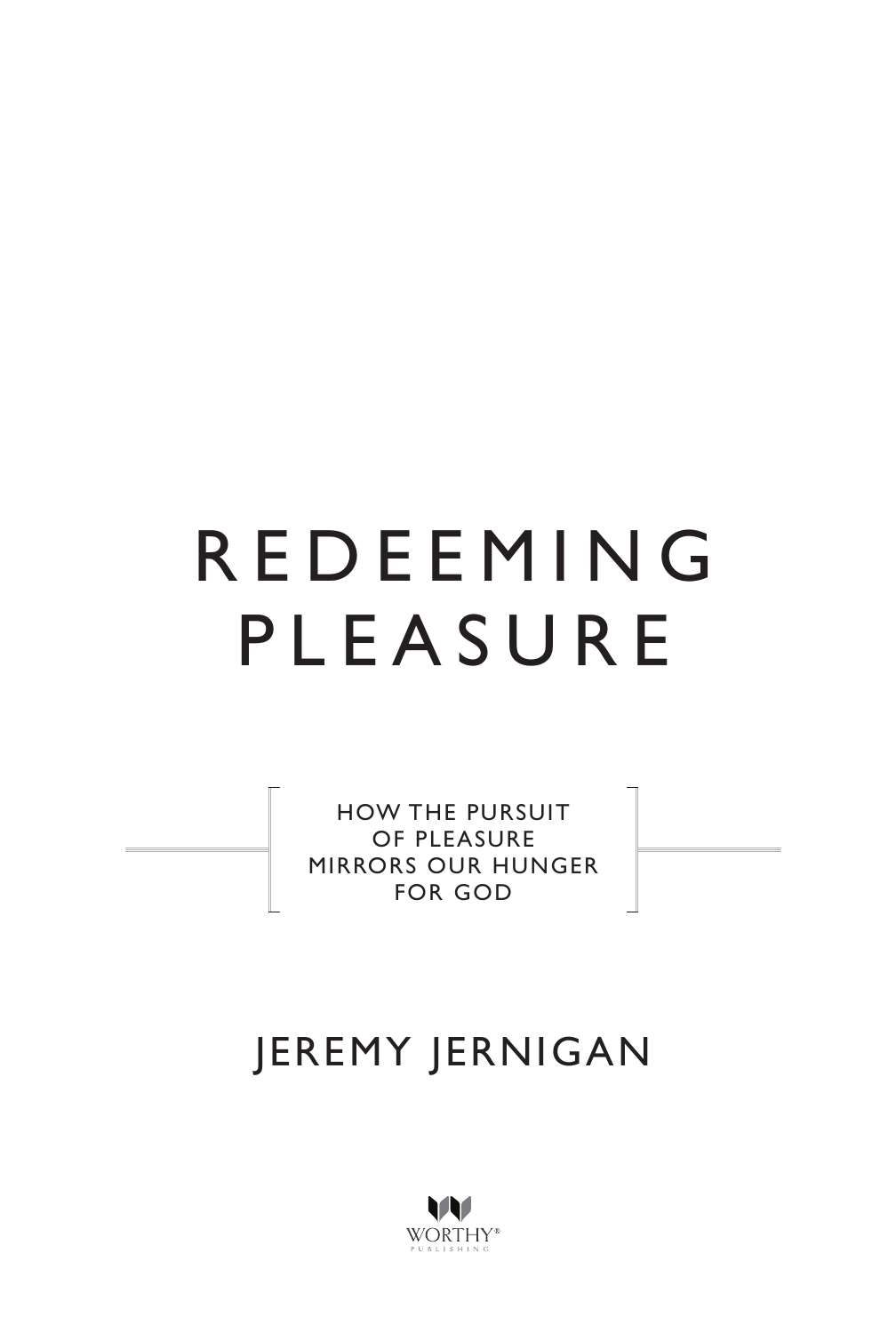## PROLOGUE

## A TALE OF TWO MICE

LIKE MANY KIDS, I grew up with all sorts of animals as pets: dogs, hamsters, mice, rats, lizards, frogs, fsh, snakes, turtles, and even an African land crab. But never cats. Each animal brought unique experiences and memories. I remember feeding the crab everything from goldfsh to Cheetos. I remember catching a bunch of tadpoles and raising them in my backyard as my own, only to fnd one day they had literally grown legs and jumped away. And I remember the mice, rats, and hamsters all enjoying the running wheel.

I've always found it fascinating to watch those little rodents churning away on the wheel. They run. And run. And run.

I wonder, why do they run?

It looks exhausting to me, but I suspect they fnd some enjoyment in it. Otherwise, why would they do it? Maybe it's like a spin class for rodents. It allows them to get a good sweat on and work of the extra calories from all that food in their little dish. I'm sure there's a self-conscious rodent or two out there thinking, *Does this cage make my fur look fat?*

That's about the extent of my extrapolations concerning the running wheel, but other people take this thought further. Some folks have argued that mice run on the wheel because they feel stress and anxiety from life in a cage. From that point of view, all that running doesn't sound so pleasurable. Is the mouse wheel a form of pleasure or is it a sign of unhappiness?